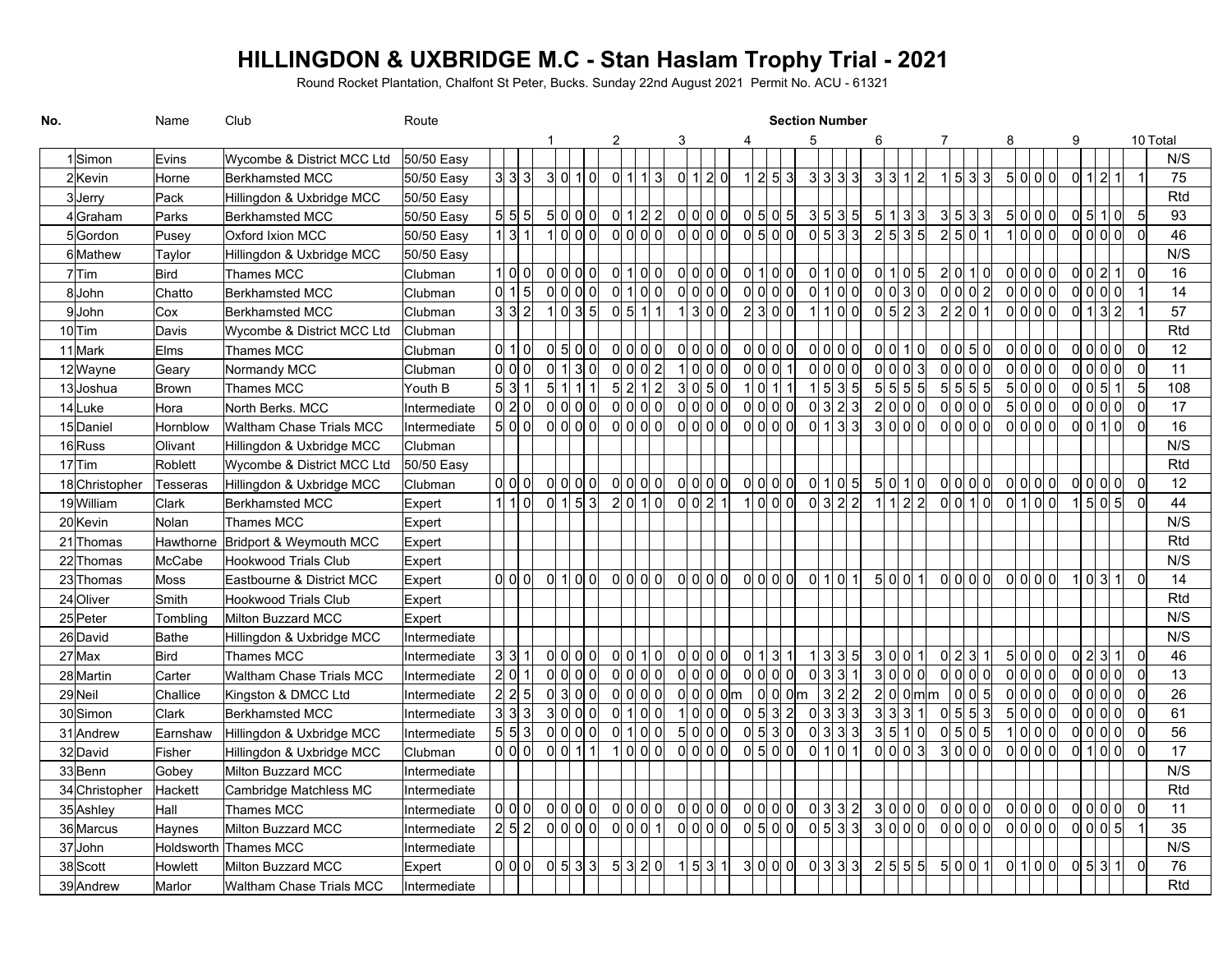| 40Mick         | Marshall      | Normandy MCC                       | Intermediate | 1   1   0      |                | 0 0     | 0 0              |  | 이 이 이 이                                    |   |     | 이 이 이 이                                          |         | 0 2                                                         | 2 2 |                                                   | 2 5 3 3   |                      | 3              | - 이 이 이                           |     | 이이이이            |                |  | 이 이 이 이           |    |     | 0 0 0 0                                      |         | - Ol           | 24             |
|----------------|---------------|------------------------------------|--------------|----------------|----------------|---------|------------------|--|--------------------------------------------|---|-----|--------------------------------------------------|---------|-------------------------------------------------------------|-----|---------------------------------------------------|-----------|----------------------|----------------|-----------------------------------|-----|-----------------|----------------|--|-------------------|----|-----|----------------------------------------------|---------|----------------|----------------|
| 41Ben          | Poliquin      | Wycombe & District MCC Ltd         | Clubman      |                |                |         |                  |  |                                            |   |     |                                                  |         |                                                             |     |                                                   |           |                      |                |                                   |     |                 |                |  |                   |    |     |                                              |         |                | Rtd            |
| 42Mark         | Reason        | <b>NEL</b>                         | Intermediate | $ol$ $ol$ $ol$ |                | 0 0     | 0                |  | 0 0 1 0                                    |   |     | 0 0 0 0                                          |         | 0 0 0 0                                                     |     |                                                   | 0 2 2 2   |                      |                | 2 0 0 0                           |     | 이이이이            |                |  | 1 0 0 0           |    |     | ol ol ol ol                                  |         | - 0l           | 10             |
| 43Dave         | Renham        | Normandy MCC                       | Intermediate | 2 5 0          |                |         | $\log$ o $\log$  |  | $\begin{array}{c} 0 \\ 0 \\ 2 \end{array}$ |   |     | $\overline{0}$ o $\overline{0}$ o $\overline{2}$ |         | 0 2 1 1                                                     |     |                                                   | 1500      |                      |                | $0 \mid 1 \mid 1 \mid 0$          |     | $ 0 $ 5 $ 0 $   |                |  | $\alpha$ ol ol ol |    |     | 0 0 0 0                                      |         | ി              | 28             |
| 44 Scott       | Robinson      | Cambridge Matchless MC             | Intermediate |                |                |         |                  |  |                                            |   |     |                                                  |         |                                                             |     |                                                   |           |                      |                |                                   |     |                 |                |  |                   |    |     |                                              |         |                | N/S            |
| 45Neil         | Saunders      | Hillingdon & Uxbridge MCC          | Intermediate |                |                |         |                  |  |                                            |   |     |                                                  |         |                                                             |     |                                                   |           |                      |                |                                   |     |                 |                |  |                   |    |     |                                              |         |                | N/S            |
| 46 Conor       |               | Southwood Milton Buzzard MCC       | Expert       | 1 0 1          |                |         | 5 5 5 5          |  | 5 1 0 3                                    |   |     | 5 5 15                                           |         | 5 이 이 이                                                     |     |                                                   | 1 3 3 2   |                      |                | 2 3 3 5                           |     | 5 이 1 이         |                |  | 5 2 3 2           |    |     | 5 2 3 1                                      |         | $5 \vert$      | 108            |
| 47 Frazer      | Strutt        | Milton Buzzard MCC                 | Intermediate |                |                |         |                  |  |                                            |   |     |                                                  |         |                                                             |     |                                                   |           |                      |                |                                   |     |                 |                |  |                   |    |     |                                              |         |                | N/S            |
| 48 Alex        | Taylor        | Waltham Chase Trials MCC           | Intermediate | 0 0 3          |                |         | 0 0 0 0          |  | $\begin{array}{c} 0 \\ 0 \end{array}$      |   |     | $\begin{array}{c} 0   0   0   0 \end{array}$     |         | $\overline{0}$ $\overline{0}$ $\overline{1}$ $\overline{0}$ |     |                                                   | 이 3 3 3   |                      |                | 3 0 0 0                           |     | 0 0 0 5         |                |  | 이이이이              |    |     | 0 0 0 0                                      |         | -01            | 21             |
| 49Bailey       | <b>Tibbs</b>  | Thames MCC                         | Intermediate | 2 5 1          |                |         | 1 0 0 0          |  | 0 0 1 0                                    |   |     | 0 0 0 0                                          |         | 0 1 5 2                                                     |     |                                                   | 0 3 3 3   |                      |                | 3 0 0 1                           |     | 0 0 1 0         |                |  | 0 0 0 0           |    |     | ol ol ol ol                                  |         | -ol            | 32             |
| 50Jonathan     | Bathe         | Swindon & District MCC             | Novice       |                |                |         |                  |  |                                            |   |     |                                                  |         |                                                             |     |                                                   |           |                      |                |                                   |     |                 |                |  |                   |    |     |                                              |         |                | N/S            |
| 51 William     | Gilbert       | <b>Bridport &amp; Weymouth MCC</b> | Novice       |                |                |         |                  |  |                                            |   |     |                                                  |         |                                                             |     |                                                   |           |                      |                |                                   |     |                 |                |  |                   |    |     |                                              |         |                | N/S            |
| 52Jason        | Herriott      | Hillingdon & Uxbridge MCC          | Sportsman    | 1 0 0          |                | 111     | 1 2              |  | 2 2 3 2                                    |   |     | 3 3 3 5                                          |         | 2 3                                                         | 3 5 |                                                   | 3 3 3 5   |                      | 2              | 3 5 5                             |     | 5 5 1 0         |                |  | 0 3 1 1           |    |     | $ 0 $ 3 $ 0 $ 3                              |         | $\overline{c}$ | 95             |
| 53Jim          | <b>Morris</b> | Wycombe & District MCC Ltd         | Novice       | 5 3 5          |                | 5 5     | 1 2              |  | 1 2 2 3                                    |   |     | 2 0 3 0                                          |         | 0 2                                                         | 111 |                                                   | 1 3 3 3   |                      | $2\vert$       | 5 5 5                             |     | 3 1 0           |                |  | 1 0 5 0           |    | 0 3 | 111                                          |         |                | 87             |
| 54 Kai         | <b>Morris</b> | Wycombe & District MCC Ltd         | Novice       | 1 3 1          |                | 1 0     | 5 1              |  | 0 1 3 0                                    |   |     | 1100                                             |         | 0 2 1 1                                                     |     |                                                   | 0 3 1 2   |                      | 3 <sup>1</sup> | 3 2 0                             |     | 2 2 0 2         |                |  | 1 0 0 0           | 0l |     | 3 3 5                                        |         |                | 55             |
| 55 Andy        | Newlands      | Hillingdon & Uxbridge MCC          | Novice       |                |                |         |                  |  |                                            |   |     |                                                  |         |                                                             |     |                                                   |           |                      |                |                                   |     |                 |                |  |                   |    |     |                                              |         |                | Rtd            |
| 56 Paul        | Tinkler       | <b>Berkhamsted MCC</b>             | Novice       | 3 5 5          | 5 <sup>1</sup> | 1       | 2 1              |  | 1 2 3 0                                    |   |     | 1 0 1 0                                          |         | $\begin{array}{c} 0 \mid 1 \mid 0 \mid 0 \mid \end{array}$  |     |                                                   | 0 3 5 2   |                      | 5 <sup>1</sup> | 5 5 1                             | 1 5 | 1               | $\overline{2}$ |  | 0 0 0             |    |     | $ 0 $ 5 $ 2 2 $                              |         |                | 76             |
| 57 James       | Bell          | Peterborough Trials Club           | Pre65 Easy   |                |                |         |                  |  |                                            |   |     |                                                  |         |                                                             |     |                                                   |           |                      |                |                                   |     |                 |                |  |                   |    |     |                                              |         |                | N/S            |
| 58Mick         | Clarkson      | Kenton & Kingsbury MCC             | Pre65 Easy   | 0 0 0          |                | 0 0     | 0 0              |  | 0 1 0 0                                    | 0 |     | 1 3 0                                            |         | 0 0                                                         | 0 0 |                                                   | 0 2 0 0   |                      | 0 <br>2        | 1I 1I                             | 3 1 |                 | 1 0            |  | 0 0 0 0           |    |     | 0 0 0 0                                      |         | 0              | 16             |
| 59David        | Clarkson      | Kenton & Kingsbury MCC             | Pre65 Easy   | 0 0 0          |                | 0 0     | $ 0 $ 1          |  | 0 0 0 1                                    |   |     | 0 0 0                                            |         | 0 0                                                         | 0 0 |                                                   | 0         | 111                  | $\overline{2}$ | 2 0 3                             | 1 0 |                 | 0 0            |  | 0 0 0 0           | 0l | 31  | 11 Ol                                        |         | $\Omega$       | 17             |
| 60John         | Eckhart       | Wycombe & District MCC Ltd         | Pre65 Easy   | 3 3 1          |                | 0 1     |                  |  | $ 0 $ 5 3 3                                |   |     | 1 0 5 0                                          |         | 0 5                                                         | 2 3 |                                                   | 5         | $ 0\rangle$<br>1   1 | 01             | 5 5 5                             |     | 5 0 2 0         |                |  | ol ol ol ol       | 0l |     | 350                                          |         |                | 75             |
| 61 Nicholas    | James         | Hillingdon & Uxbridge MCC          | Pre65 Easy   | 0 0 0          |                | 0 0     | 0                |  | 0 1 0 0                                    |   |     | 0 0 0 0                                          |         | ol ol                                                       | 0 0 |                                                   | 0 0 1 0   |                      | 0l             | 3 3 3                             | 3 0 |                 | 0  0           |  | ol ol ol ol       |    |     | ol ol ol ol                                  |         | $\overline{0}$ | 14             |
| 62Chris        | Page          | Berkhamsted MCC                    | Pre65 Easy   | 0 0 0          |                | $ 0 $ 5 | 1 0              |  | 1 0 2 0                                    |   | 3 1 | l ol 1                                           |         | 0 5                                                         | 0   | $\mathbf 1$                                       | 0 3 1 2   |                      |                | 5 1 5                             |     | 1000            |                |  | ol ol ol ol       |    |     | 0 0 0 0                                      |         | - 0l           | 39             |
| 63 Christopher | Pickup        | Milton Buzzard MCC                 | Pre65 Easy   | 0 0 0          |                | 0       | 0 0              |  | $\frac{1}{2}$ o $\frac{1}{2}$ 1            |   |     | 0 0 0 0                                          |         | ol ol                                                       | 0 0 |                                                   | 5 1 0 3   |                      |                | 3 3                               | 3 1 |                 | 0 0            |  | $ 0 $ $ 0 $ $ 0 $ |    | 0 0 | 0                                            |         | <sup>0</sup>   | 24             |
| 64 Julian      | Wade          | Berkhamsted MCC                    | Pre65 Easy   | ol ol ol       |                |         | ol ol ol ol      |  | $\frac{1}{3}$ 1 3                          |   |     | 3 2 1 1                                          |         | 3 5                                                         | 3 5 |                                                   | $5 \vert$ | 1 0 1                |                | 0 3 3 3                           |     | 3 0 2 0         |                |  | ol ol ol ol       |    | 0   | 1 0                                          |         | 0              | 52             |
| 65Stephen      | Clements      | <b>Berkhamsted MCC</b>             | Pre65 Easy   | 0 0 0          |                | 0 0     | 0                |  | 0 0 0 0                                    |   |     | 0 0 0 0                                          |         | 0 0 0 0                                                     |     |                                                   | 0 1 0 0   |                      |                | 0 0 0 1                           |     | 0 0 0 0         |                |  | ol ol ol ol       |    |     | 0 0 0 0                                      |         | $\overline{0}$ | $\overline{2}$ |
| 66 Stephen     | Cobb          | Hillingdon & Uxbridge MCC          | Sportsman    | 1 0 0          |                | $ 0 $ 5 | 1 1              |  | $ol$ $ol$ $ol$ $ol$                        |   |     | 0 1 5 2                                          |         | 3 2 5 5                                                     |     |                                                   | 5 1 3 0   |                      |                | 3 3 3                             |     | 3 0 0 0         |                |  | ol ol ol ol       |    |     | 0 3 0 0                                      |         |                | 57             |
| 67Giulio       | Greco         | <b>Berkhamsted MCC</b>             | Sportsman    | 0 0 0          |                |         | 0 1 2 2          |  | 1 3 0 3                                    |   |     | 0 2 2 1                                          |         | 0 3 0 1                                                     |     |                                                   | 3 5 3 3   |                      | 3 <sup>1</sup> | 3 3 3                             |     | 5 3 2 0         |                |  | ol ol ol ol       |    |     | 0 2 0 0                                      |         | $\overline{0}$ | 59             |
| 68Martin       | Howlett       | Milton Buzzard MCC                 | Sportsman    | 0 0 0          |                |         | 이이이이             |  | 0 2 1 0                                    |   |     | 1 0 0 0                                          |         | 0 0 0 0                                                     |     |                                                   |           |                      |                | $ 0 $ 5 $ 0 $ 1                   |     | 0 1 0 0         |                |  | 0 0 0 0           |    |     | 0 0 0 0                                      |         | - Ol           | 11             |
| 70 Robert      | Ray           | Hillingdon & Uxbridge MCC          | Sportsman    |                |                |         |                  |  |                                            |   |     |                                                  |         |                                                             |     |                                                   |           |                      |                |                                   |     |                 |                |  |                   |    |     |                                              |         |                | N/S            |
| 71Stephanie    | Tombling      | Milton Buzzard MCC                 | Sportsman    |                |                |         |                  |  |                                            |   |     |                                                  |         |                                                             |     |                                                   |           |                      |                |                                   |     |                 |                |  |                   |    |     |                                              |         |                | N/S            |
| 72 Paul        | Meader        | Milton Buzzard MCC                 | Twinshock    | 3 5 3          |                |         | 3 5 3 0          |  | 1 3 1 1                                    |   |     | 1 1 1 1                                          |         | $\overline{10}$ 5 0                                         |     |                                                   | 3 3 2 3   |                      |                | 3 3 3 0                           |     | 3 3 3 1         |                |  | 0 0 0 0           |    |     | 0 2 2 2                                      |         | $\overline{2}$ | 76             |
| 73Geoff        | Muston        | Eastbourne & District MCC          | Twinshock    | 1 0 0          |                |         | 0 0 0 0          |  | 1 1 0 0                                    |   |     | 0 0 0 0                                          |         | 0 0 0                                                       |     |                                                   |           |                      |                | 0 0 1 0                           |     | 2 0 0           |                |  | ol ol ol ol       |    |     | 0 0 0                                        |         |                | 12             |
| 74 Stephen     | Young         | Cambridge Matchless MC             | Twinshock    |                |                |         |                  |  |                                            |   |     |                                                  |         |                                                             |     |                                                   |           |                      |                |                                   |     |                 |                |  |                   |    |     |                                              |         |                | N/S            |
| 76 Alex        | <b>Buckle</b> | Nene Valley MCC Ltd                | Youth A      | 3 2 0          |                | $ 0 $ 5 | 5 3              |  | 5 1 3 5                                    |   |     | 1 3 3 3                                          |         | 3 1                                                         | 3 0 |                                                   | 0 5 3 3   |                      | 3 <sup>1</sup> | 3 5 1                             |     | 3 0 0 0         |                |  | 0 1 2 3           |    |     | 1 5 0 2                                      |         | $\overline{2}$ | 91             |
| 77Jake         | Challice      | Kingston & DMCC Ltd                | Youth B      | 1 0 0          |                | $ 0 $ 5 | 3 5              |  | 3 2 0 m m                                  |   |     |                                                  | 3 5 3 m |                                                             |     | 1 0 0 m                                           |           | 3 3 3                |                | 1 0 1 5 m                         |     | 5 0 0           |                |  | 0 3 2 2           |    | 5 3 | 5 3                                          |         |                | 76             |
| 78 George      | Clark         | Berkhamsted MCC                    | Youth A      |                |                |         |                  |  | 310005535311                               |   |     |                                                  |         |                                                             |     | 153230000335331211111<br>1120 0111 0300 3331 3101 |           |                      |                |                                   |     |                 |                |  |                   |    |     | 0 3 3 1 35 25                                |         | 3              | $90\,$         |
| 79Kai          | Fisher        | Hillingdon & Uxbridge MCC          | Youth B      | 5 5 3          |                |         | 2 5 0 0          |  |                                            |   |     |                                                  |         |                                                             |     |                                                   |           |                      |                |                                   |     |                 |                |  |                   |    |     | 100000512                                    |         | ol             | 55             |
| 80 Thomas      | Packham       | <b>Hookwood Trials Club</b>        | Youth B      |                |                |         |                  |  |                                            |   |     |                                                  |         |                                                             |     |                                                   |           |                      |                |                                   |     |                 |                |  |                   |    |     |                                              |         |                | Rtd            |
| 81 Elliot      | Smith         | <b>Hookwood Trials Club</b>        | Youth B      |                |                |         |                  |  |                                            |   |     |                                                  |         |                                                             |     |                                                   |           |                      |                |                                   |     |                 |                |  |                   |    |     |                                              |         |                | N/S            |
| 82William      | Sparks        | Milton Buzzard MCC                 | Youth B      | 5 1 5          |                |         | 이 키 이 키          |  | 2 5 1 3                                    |   |     | 2 1 3 0                                          |         | 1 0 3 0                                                     |     |                                                   | 0 2 5 1   |                      |                |                                   |     | 3 0 1 3 0 3 3 0 |                |  | 이이이이              |    |     | 0 3 1 5                                      |         | 0              | 72             |
| 83Samuel       | Lefevre       | Surrey Schoolboy Trials Club       | Youth B      |                |                |         | 1 3 0 0 0 0 0    |  |                                            |   |     | 1 0 0 1                                          |         | 0 0 1 1                                                     |     |                                                   | 0 0 1 1   |                      |                | 0 1 3 1                           |     | 1000            |                |  | 0 0 0             |    |     |                                              | 0 0 0 0 |                | 16             |
| 84 Adam        | Meader        | Hillingdon & Uxbridge MCC          | Sportsman    |                |                |         | $2 0 0 $ 0 5 0 1 |  | 0 3 1 1                                    |   |     | 1 1 0 0                                          |         | 1030                                                        |     |                                                   | 이 2 1 1   |                      |                |                                   |     | $1323$ $3110$   |                |  | 0 0 0             |    |     | 0 3 5 3                                      |         | 0              | 48             |
| 85Mark         | George        | Farnham Royal MC & LCC             | Clubman      | 0 0            |                |         | 0 1 2 1          |  | 0 0 0 1                                    |   |     | 2 이 이 이                                          |         |                                                             |     |                                                   | 1 0 0 0   |                      |                | $\overline{0}$ 5 5 $\overline{0}$ |     |                 |                |  |                   |    |     | $\begin{array}{c} 0   0   0   0 \end{array}$ |         | 0              | 21             |
|                |               |                                    |              |                |                |         |                  |  |                                            |   |     |                                                  |         |                                                             |     |                                                   |           |                      |                |                                   |     |                 |                |  |                   |    |     |                                              |         |                |                |